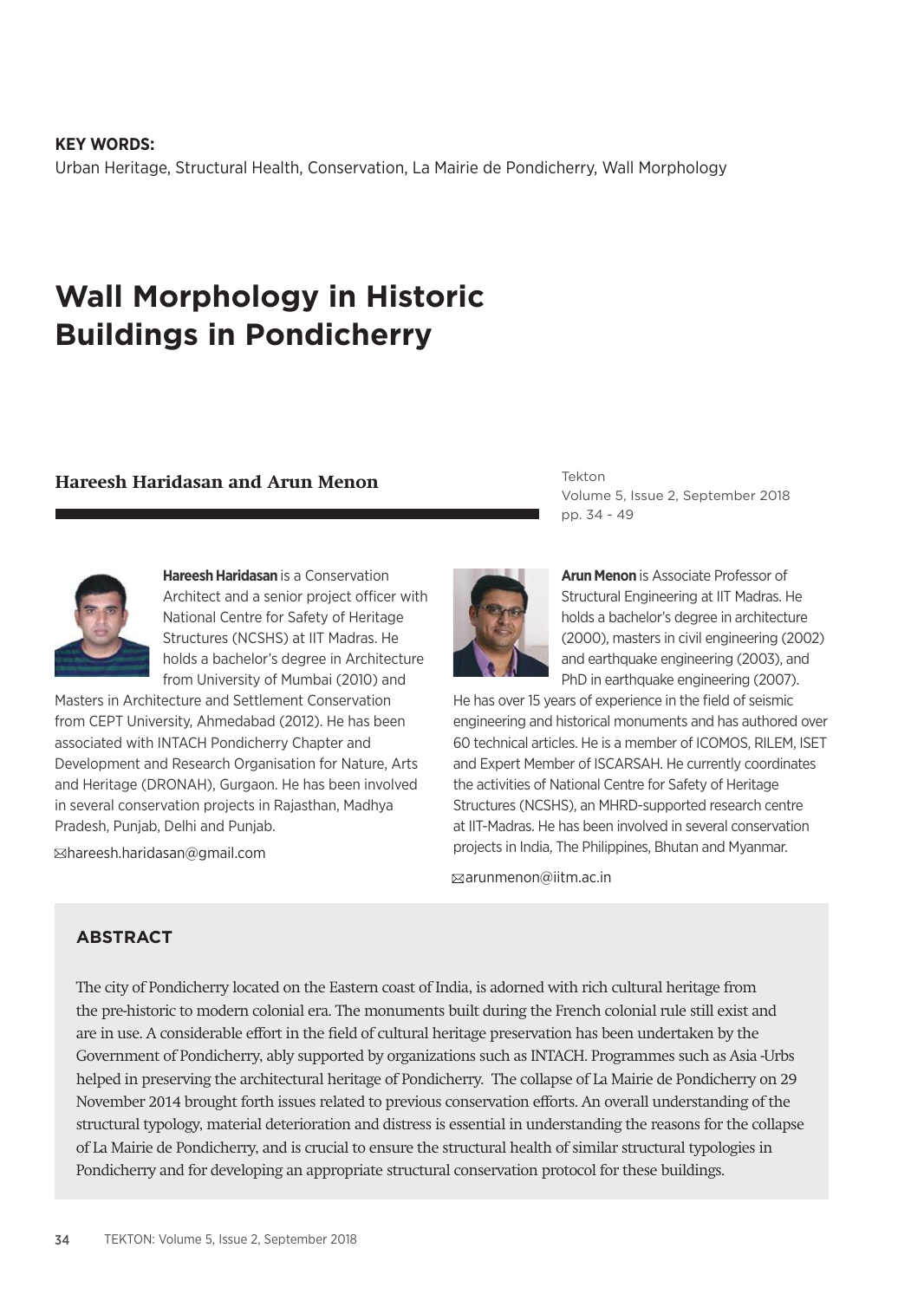

*Figure 1: (a) Architectural Character of Tamil Town; (b) Layout of Boulevard Town of Pondicherry; (c) Architectural Character of French Town. (Image Credits – INTACH Pondicherry)*

## **Urban Heritage of Pondicherry**

Pondicherry<sup>1</sup> is the French interpretation of the original name 'Puducheri'. The present urban form of Pondicherry came into being during the extensive French colonial rule. In the old historical accounts, the town is mentioned as either 'Poduke' or 'Vedapuri'. This settlement had good trading relations with Rome and Greece as evident in the archaeological excavations at Arikamedu which is about 4km south of Pondicherry (Arunraj T, 2009). Under the Chola rule, this town came to be known as 'Puducheri' which means new town in Tamil (INTACH, Pondicherry, 2010). The French established it as their trading port and subsequently fortified the entire settlement. The orthogonal layouts of streets were assumed to be in similar lines as the French Bastide Towns.2 However recent research points to its roots in the master plan made by the Dutch for the development of Pondicherry in 1694 (Deloche, 2005). After the siege in 1761, the British destroyed this town. It was however

returned to the French in 1765 after which, there was active reconstruction especially on the old foundations. (Deloche, 2005).

The town is divided into French and Tamil settlements by a Grand Canal which was completed in 1788 as a storm water drain, marking an informal boundary between the two (Deloche, 2005). The French settlement has a distinct European style akin to the Parisian villas while the Tamil or indigenous settlement had more of a vernacular character. These two styles define the cross-cultural heritage that manifests in Pondicherry (**Figure 1**).

The French town and Tamil town in Pondicherry have distinct architectural characteristics. The techniques of construction incorporated were similar in both towns.The French town, which developed along the coastal zone of Pondicherry, has two major typologies namely the public buildings and residential buildings while the Tamil town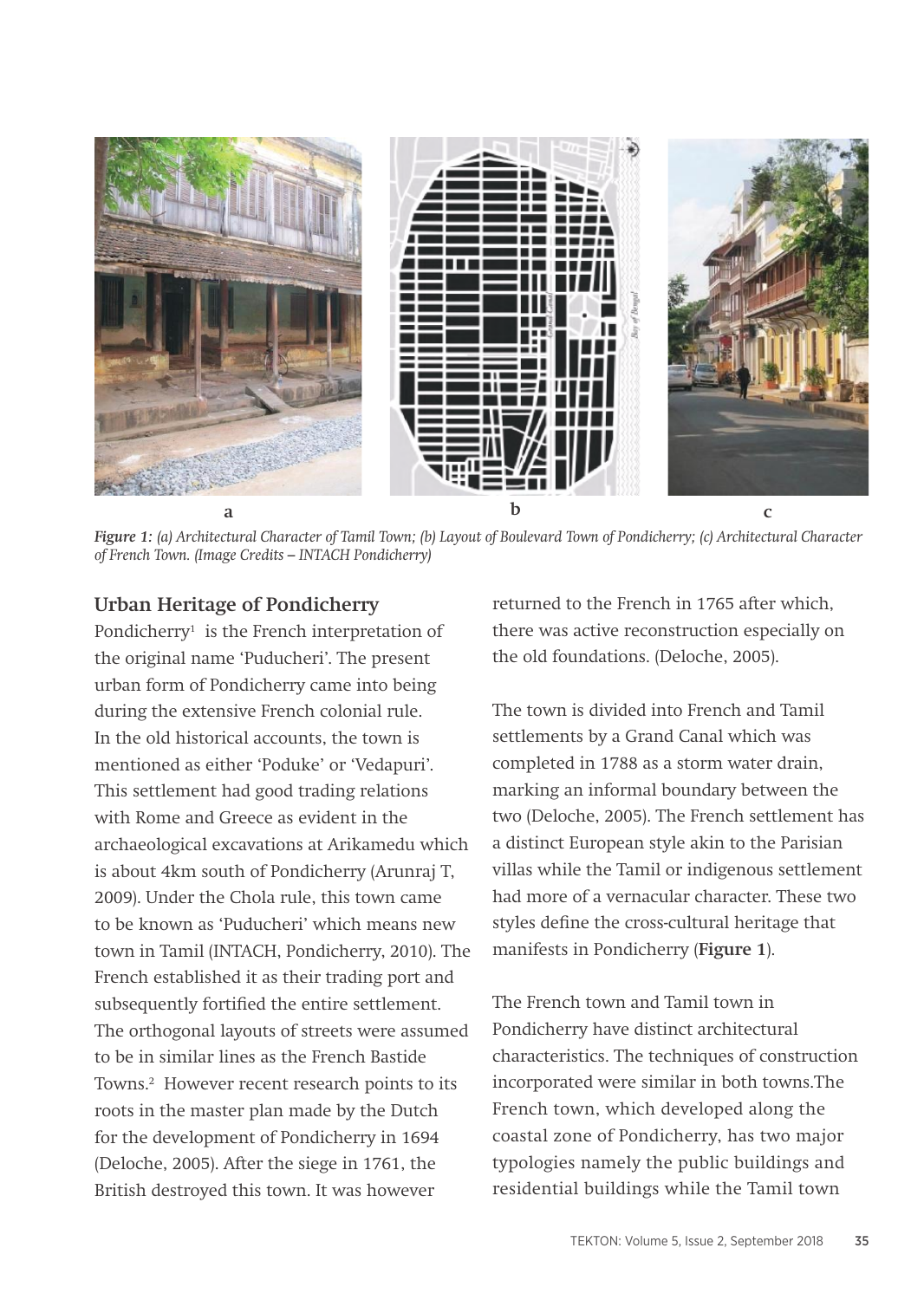

*Figure 2: (a) La Mairie de Pondicherry before collapse; (b) Condition of verandah before collapse (Image Credits – NCSHS, IIT Madras)*

was mostly residential. Bricks and timber were the most preferred building material; whereas stone had limited usage (INTACH, Pondicherry, 2010).

The structures in French town have loadbearing walls with lime or mud mortar as binding agents. The ceiling system comprises of steel or timber beams and joists with Madras Terrace Roofing. Madras Terrace Roofing is a system in which brick on edge with lime mortar is laid on closely spaced timber joists (BIS 2119:1980, 1980). This system is popular and most commonly used roofing system here. Arches and pillars are constructed in brickwork. The use of timber in French town houses is limited to the roofing system. A similar structural system was incorporated in Tamil town but the variation is in the composition of spaces.

## **Heritage Conservation Efforts**

The built heritage of Pondicherry is categorized under un-protected monuments.3 Government of Pondicherry along with support from non-governmental organizations (NGOs) such as Indian National Trust for Art Culture and Heritage (INTACH) has taken up the mantle

for preservation of cultural heritage in Pondicherry. Preservation efforts such as Asia-Urbs Programme4 has been able to etch the idea of built and cultural heritage preservation among the stakeholders. Some notable outcomes of these efforts were the restoration of Hotel de L`Orient and Vysial Street restoration – awarded the coveted UNESCO Asia Pacific Awards for Cultural Heritage Conservation- Outstanding Project in year 2000 and Award for Merit in year 2008, respectively.5

The collapse of La Mairie de Pondicherry on 29 November 2014, a listed heritage structure undergoing restoration (TNN, 2014), brought forth issues related to previous conservation efforts. An overall understanding of the structural typology, material deterioration and distress is essential in understanding the reasons for the collapse of La Mairie de Pondicherry, and is crucial to ensure the structural health of similar structural typologies in Pondicherry and for developing an appropriate structural conservation protocol for these buildings.

This paper attempts firstly, to examine and analyse possible causes of distress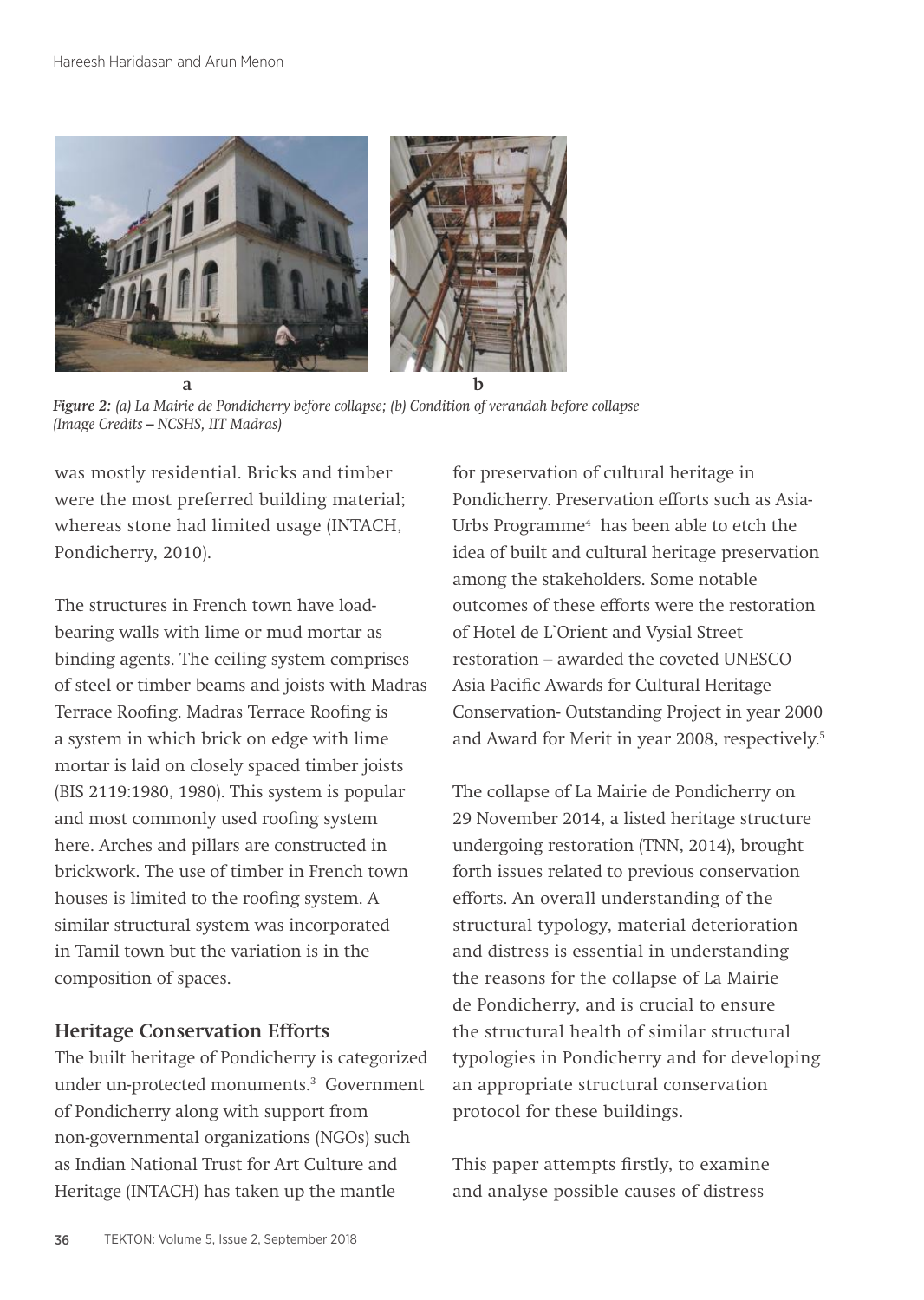

*Figure 3: La Mairie de Pondicherry after collapse (Image Credits – NCSHS, IIT Madras)*

and collapse of La Mairie de Pondicherry specifically with reference to wall morphology and secondly, to put forward a case for a proper condition assessment of similar heritage structures in Pondicherry.

## **1. The Collapse of La Mairie de Pondicherry**

Hotel de Ville or La Mairie de Pondicherry (as it was called) dated back to 1870-71. This building was listed as Grade 1 heritage structure (INTACH, Pondicherry, 2012). This building was located on the Goubert Avenue in the French Town and it was used earlier as Town Hall and subsequently it housed the Municipality of Pondicherry. The building possessed architectural characters akin to French colonial buildings in the precinct.

This 147 years old structure showed distress due to improper maintenance. Most of the structural elements were distressed. The distress was caused due to moisture and plaster had decayed severely. Cracks were observed on the masonry as well as on the Madras Terrace Floor (**Figure 2**). The structure of historical and architectural landmark value was taken up for repair and restoration but

collapsed while the work was in progress (**Figure 3**) (TNN, 2014).

The structure of the La Mairie de Pondicherry was composed of load-bearing masonry walls. The floor and roof were made of Madras Terrace construction supported by timber and steel joists. Steel joists were predominantly used in larger central rooms while timber joists were used in other rooms.

For the masonry work, brickwork in mud mortar was interlaced with vertical and horizontal bands of brickwork in lime mortar. The bands of brickwork in mud mortar were typically 70-80 cm in height, whereas those in lime mortar were 30 cm in height. The brickwork of the arches or at positions near floors and at the boundary of openings was typically in lime mortar as bonding material. The bands of masonry in lime mortar were possibly meant to provide confinement to the weaker portion of the wall, i.e. brickwork in mud mortar. The masonry walls were originally plastered from the exterior and interior in lime. The structure did not have a damp-proofing course, which meant moisture from the ground would rise up through the masonry walls by capillary action.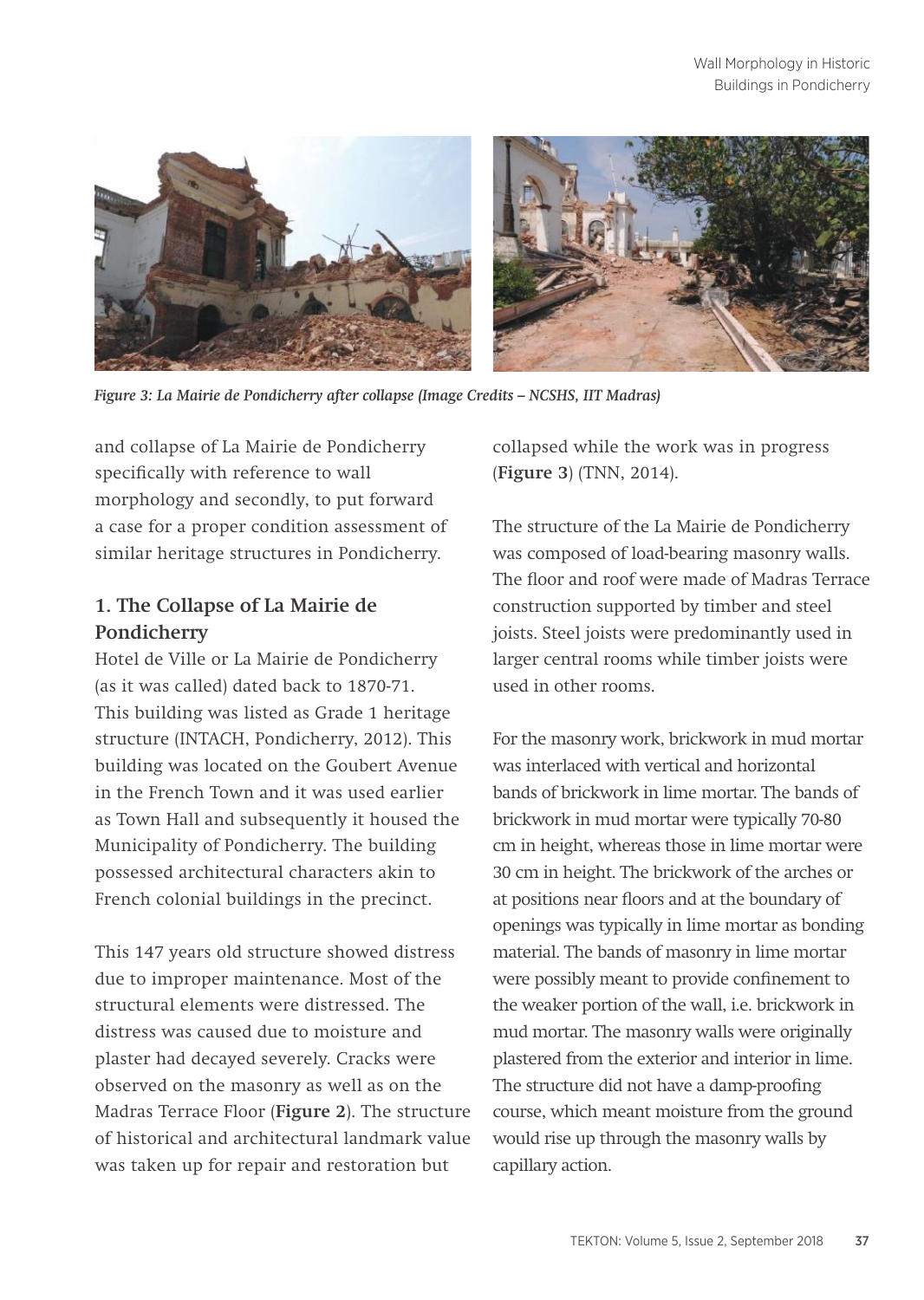

*Figure 4: Load bearing masonry wall portions from the debris showing thick cement plaster. (Image Credits – NCSHS, IIT Madras)*

In past two decades when the structure was in service, renovation works were undertaken by the Public Works Department (PWD) -Government of Puduchery in which the brickwork was plastered from the exterior and interior with a thick layer of cement plaster. **Figure 4** illustrates the presence of a thick cement plaster. For a structural masonry wall in brickwork with mud mortar and lime mortar, with no damp-proofing course and subjected to rising dampness by capillary action, the impervious layer of cement plastering is a serious hazard as it does not permit the rising dampness to evaporate through the wall plaster. Original plastering in lime or mud would have permitted exit of moisture from the walls, owing to the porosity of the plaster, thereby keeping the masonry wall in good structural health (**Figure 5**). Moreover, regular refurbishment of the plaster and repointing of bed-joint mortar are essential in such walls as the cyclic process of escape of moisture leads to deterioration of plaster and bedding mortar, the sacrificial layer (NCSHS, 2015).

**The Reasons for the Collapse of La Mairie** The collapse of the La Mairie de Pondicherry has been understood to have occurred after the removal of the cement plaster on the interior face of one of the primary load-bearing walls

**The thick cement plaster was on one hand trapping the moisture within the walls and on the other hand, was playing a structural role by confining the weakened walls and sustaining the load-carrying capacity of the wall.**

in the north-south axis. The removal of the cement plaster approximately 4 cm thick lead to compression failure in the load-bearing walls. This is confirmed by the formation of vertical cracks and bulging of plaster, which is a very rare phenomenon. Cement plastering being impervious, would trap the moisture, and retain it within the masonry walls which were laid in mud mortar and lime mortar. Wet mud has poor or no compressive strength; wet compressive strength of bricks is also lower than the dry compressive strength.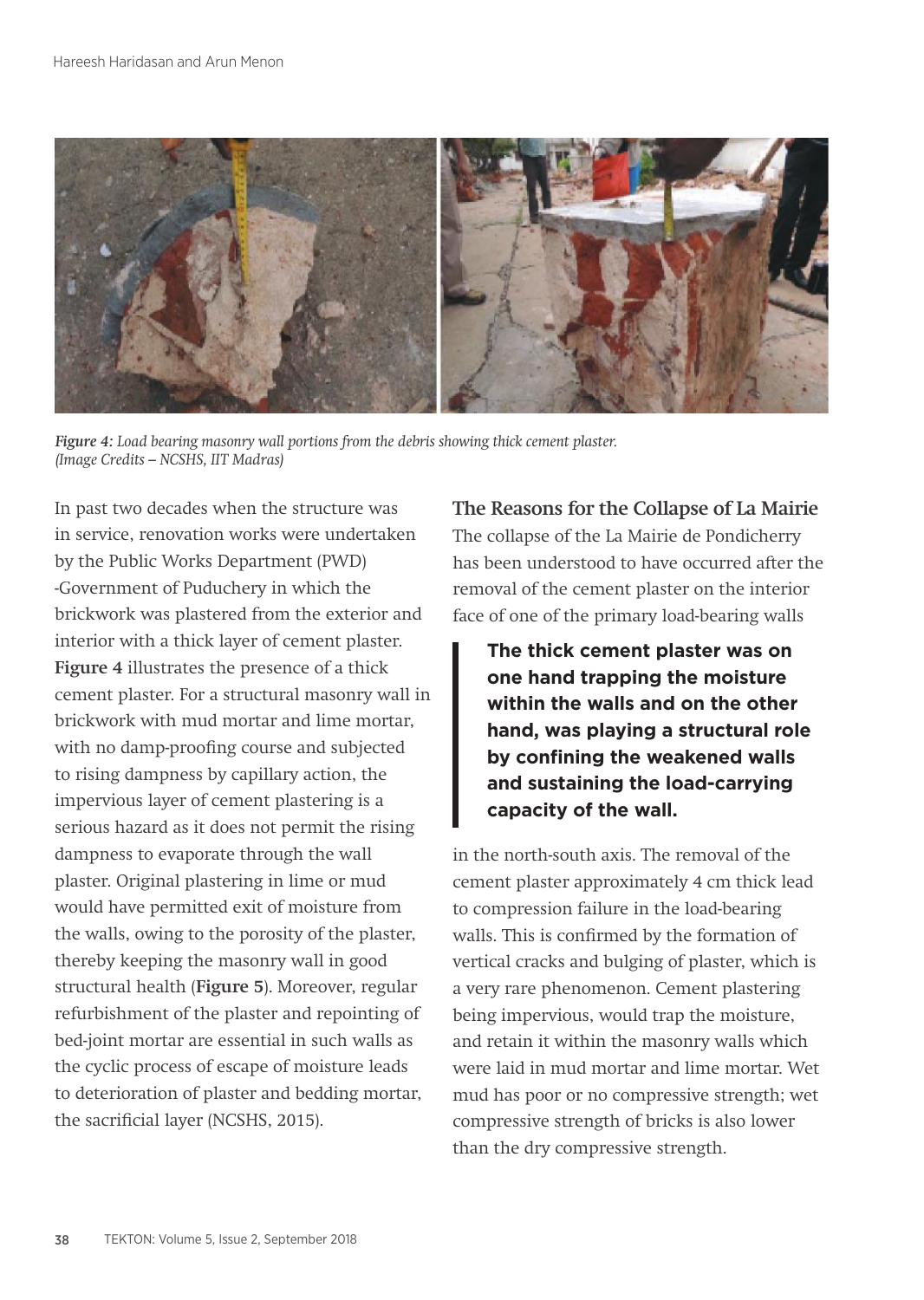

*Figure 5: (a) Illustration showing behavior of moisture in brick masonry with mud/lime plaster; (b): Illustration showing moisture blocked in brickwork and plaster interface due to cement plaster*

The thick cement plaster was on one hand trapping the moisture within the walls and on the other hand, was playing a structural role by confining the weakened walls and sustaining the load-carrying capacity of the wall. The use of cement plastering in such a building can be described as the single-most deleterious intervention that gradually led to the structural failure of the building (NCSHS, 2015). Thick rich cement plaster has clearly been observed in the load-bearing walls of the Mairie building (**refer Figure 4**). Possibly, the confinement provided by the cement plaster layer to a highly deteriorated brick wall in mud mortar was so critical as to lead to collapse on de-plastering.

There is some documentary evidence<sup>6</sup> of structural failure of mud walls during removal of rich cement plaster from these walls. It is understood from the adobe structures in the New Mexico region, that cement plastering adopted in these mud constructions (in place of original mud plastering) had detrimental effects on the structural health of these walls (D`Ayala & Benzoni, 2012).

Examination of the base and plinth of the wall that collapsed first shows no discernible signs of crushing at the base, implying that the crushing failure of the brick masonry at approximately one meter above the finished ground level caused the collapse of the wall. This subsequently triggered the collapse of the floor and adjoining walls. The foundation of the structure in brickwork with lime mortar and random rubble masonry with lime mortar was in excellent condition even after the structural failure.

Compression tests on brickwork in lime mortar extracted from the collapsed structure, carried out at the Structural Engineering Laboratory of IIT Madras, showed that the compressive strength of the masonry was of the order of 2.0 N/mm2 (20 kg/cm2), which is a lower bound value for solid clay brickwork with lime mortar. The dry compressive strength of the brickwork with mud mortar would have been less than 1.0 N/mm2 (10 kg/cm2); however, this was not tested (NCSHS, 2015).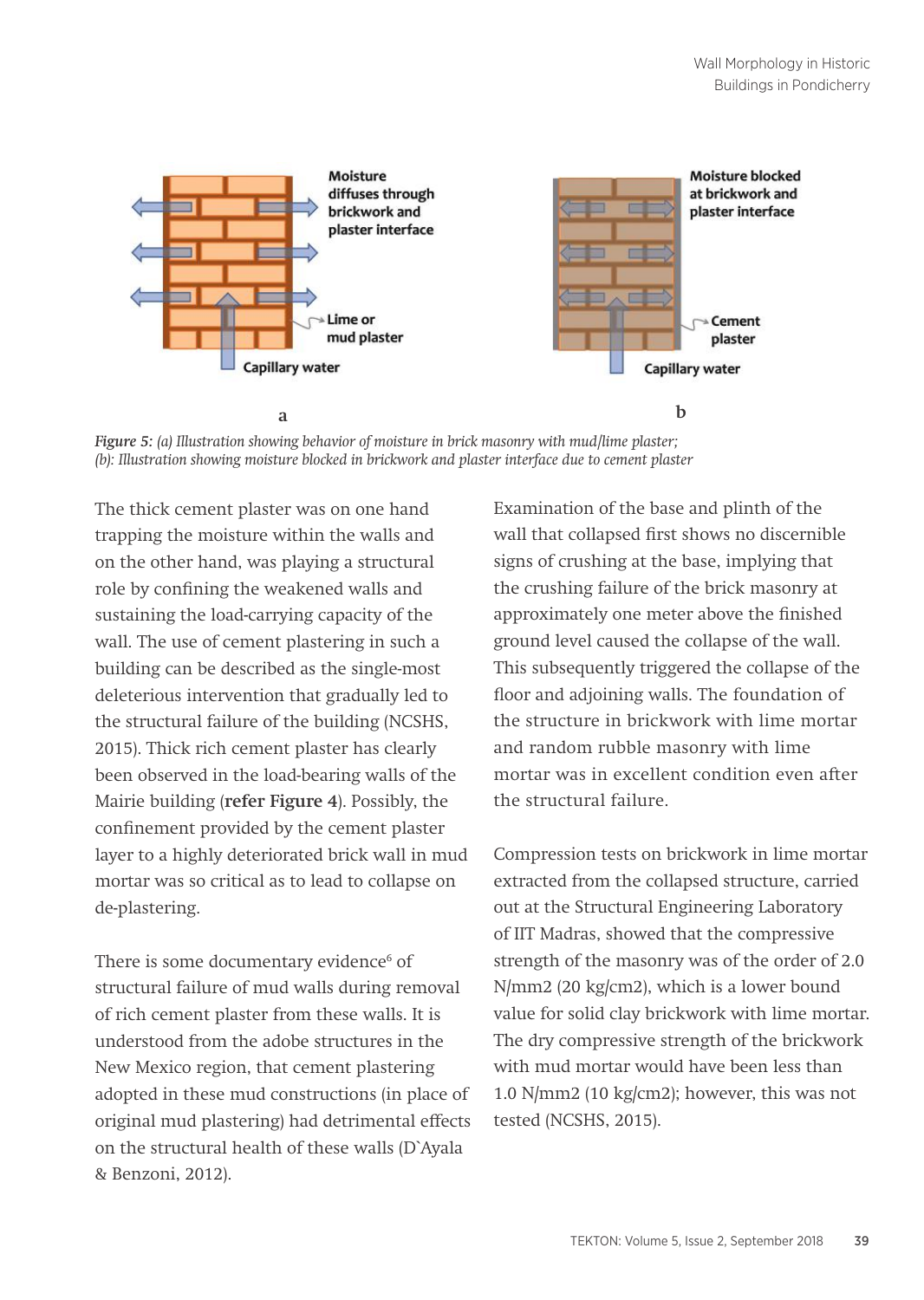

*Figure 6:(a) Load bearing walls with partially removed plaster; (b) Delamination and bulging of plaster due to crushing failure. (Image Credits – INTACH Pondicherry)* 



*Figure 7:(a) Distressed beam in upper floor of Pensionnat de Jeunes Filles; (b) View of Courtyard of Pensionnat de Jeunes Filles (Image Credits – NCSHS, IIT Madras)*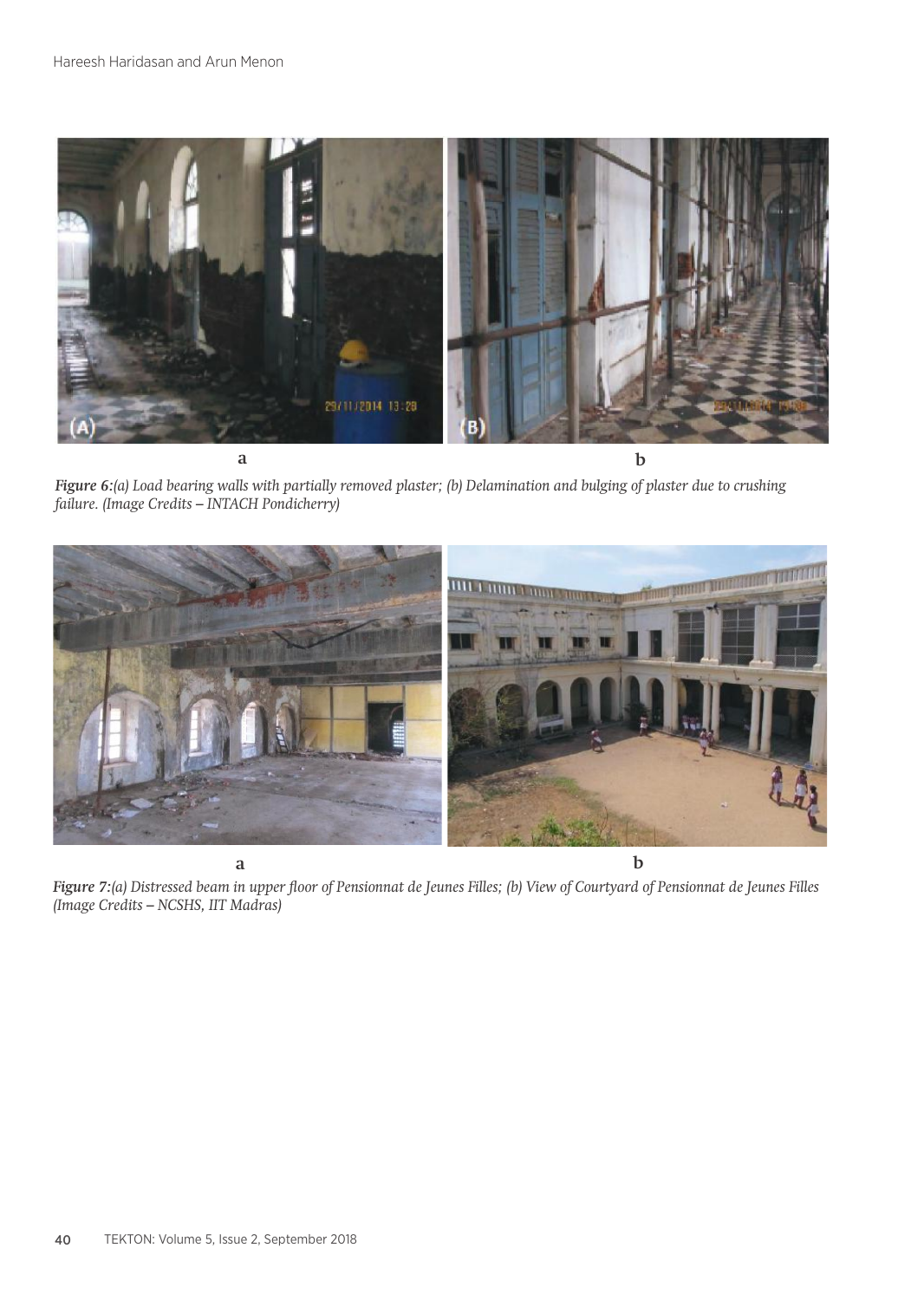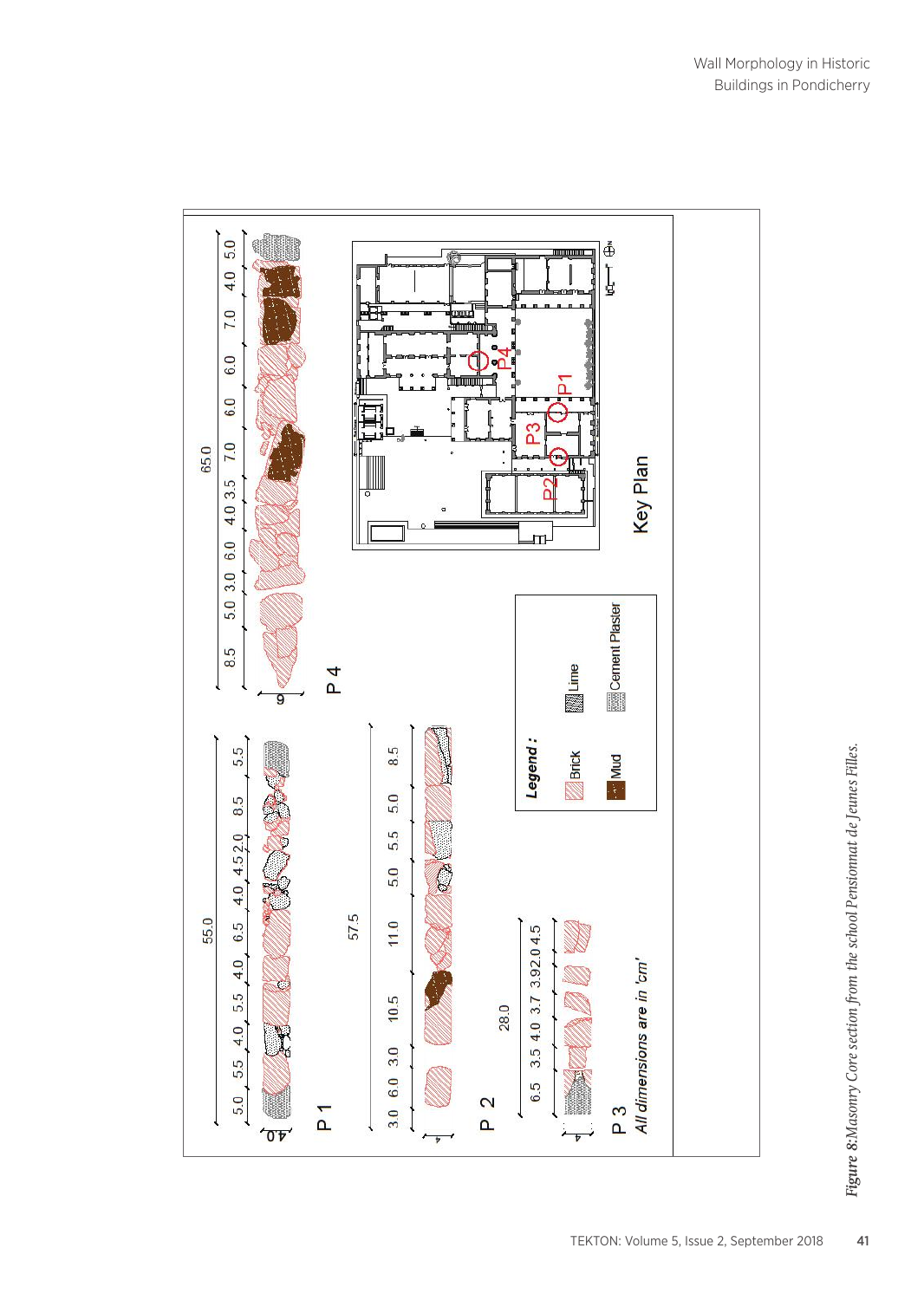

*Figure 9:Masonry Core section from the VOC Government High School.*



*Figure 10: Masonry core section of Calve College*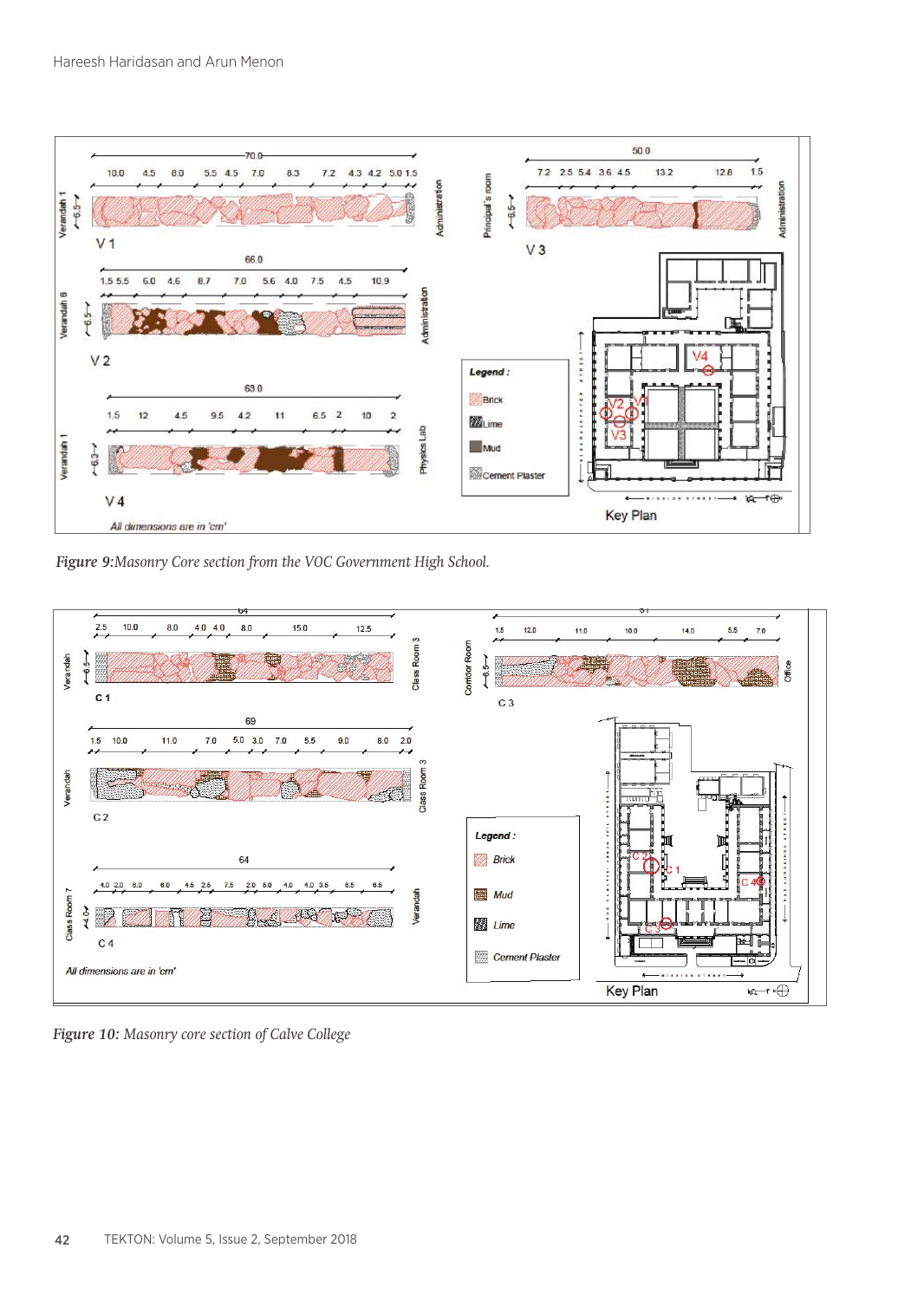

*Figure 11:(a) Deterioration due to water seepage; (b) Verandah with later addition of Calve College (Image Credits – NCSHS, IIT Madras)*

# **2. Condition Assessment in Similar Historic Buildings**

The collapse of Le Mairie resulted in a need for condition assessment of structures with similar characters (**Figure 7**), namely the Pensionnat-De Jeunes Filles Government High School, V.O. Chidambaranar Government Higher Secondary School, Calve College Government Higher Secondary School, Ecole Francaise d`Extreme- Orient (EFEO – Pondicherry Centre) and Old Lighthouse on Goubert Avenue. These structures were in use and categorized under institutional as well as utility typology. These structures were undergoing the process of decay and thus investigation was initiated by custodians of these properties namely Directorate of School Education, Government of Puducherry for school buildings, EFEO – Pondicherry Centre for and Central Excise and Service Tax, Pondicherry Commissionerate for Old Lighthouse respectively.

# **Core Extraction to Study Morphology of Walls**

As part of initial investigation, core samples were extracted from all these buildings under the supervision of experts from National Centre for Safety of Heritage Strucutres (NCSHS) at IIT Madras. The core size and location were selected with focus on for understanding the wall morphology rather than determining strength of masonry. The locations were chosen to verify if the masonry were of similar pattern as Le Mairie. Surfaces with varying plaster finish (cement as well as lime) were selected. The purpose of extraction was to study the morphology of the walls. Two methods namely wet and dry core extraction was deployed. The core samples were extracted using HILTI Power Core drilling machines and samples varied from 4 cm to 7.5 cm in diameter. The core samples thus extracted were thoroughly documented.

# **Wet Core Extraction from School Buildings**

The chosen schools – Pensionnat de Jeunes Filles Government High school, V.O.C School and Calve College are listed as Grade II-A heritage structure (INTACH, Pondicherry, 2012). These structures share similar architectural and structural systems as Le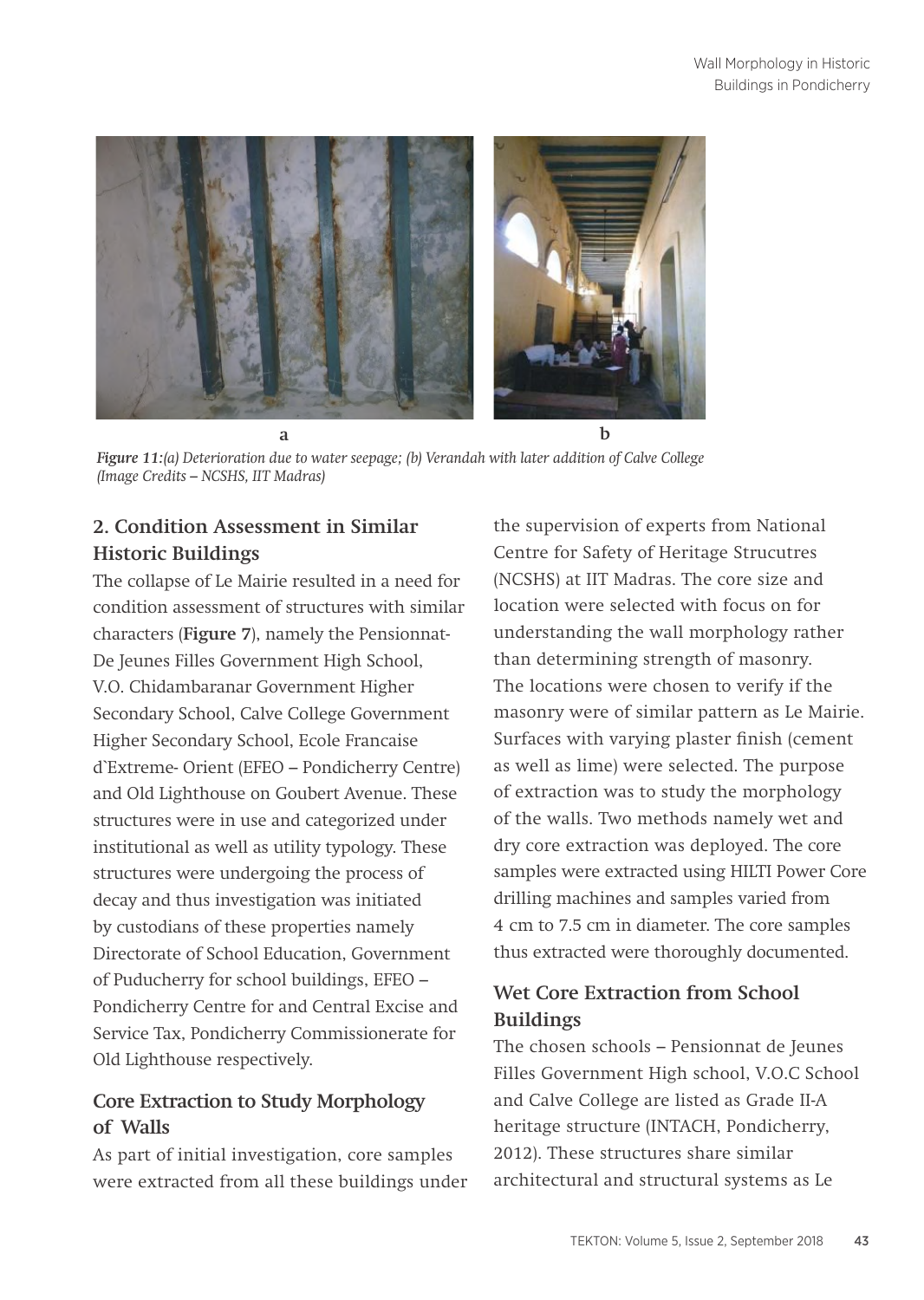

*Figure 12: Masonry core section of Old Lighthouse Building.*

![](_page_10_Figure_3.jpeg)

*Figure 13: Masonry core section of EFEO Building.7*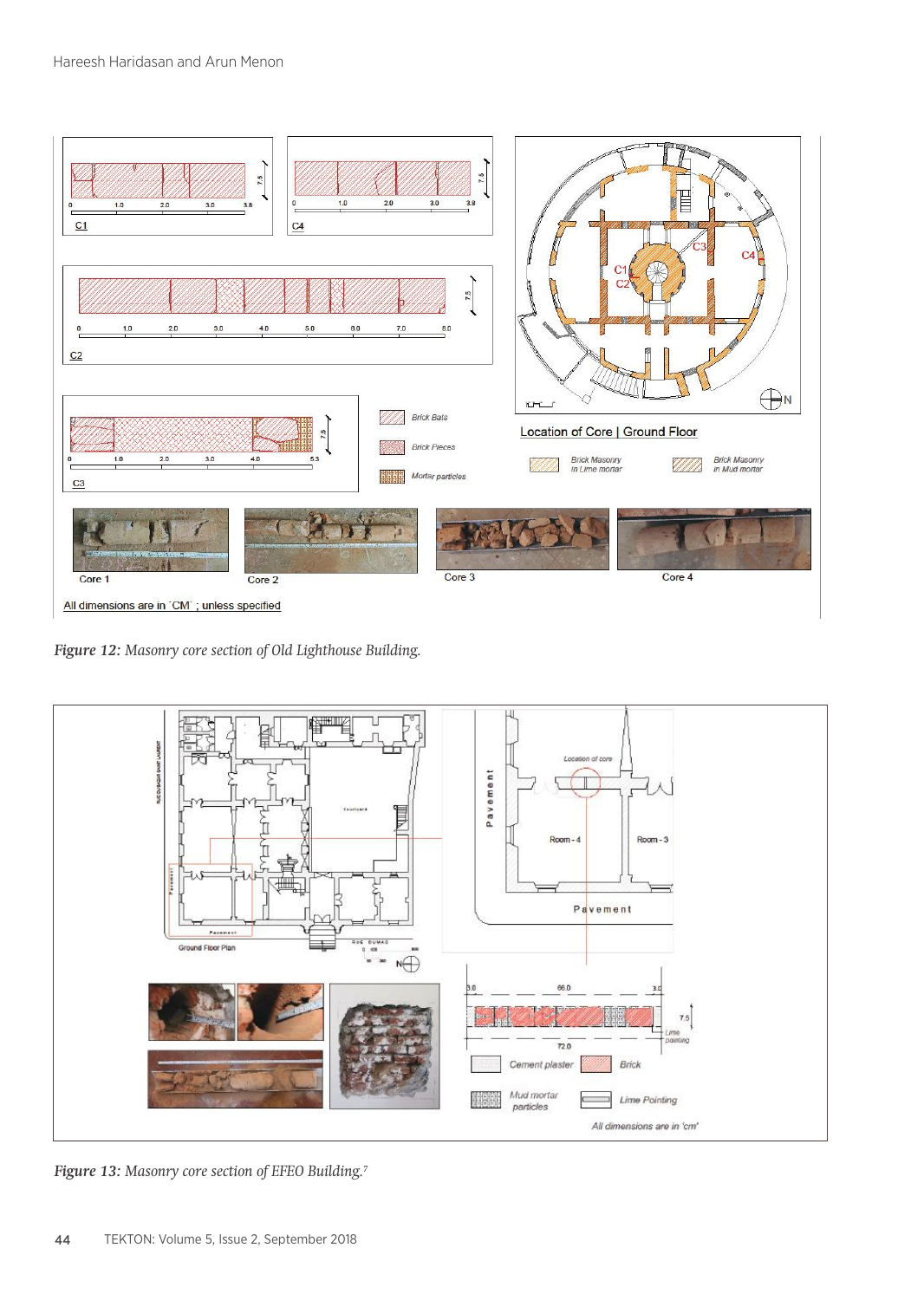Mairie. Wet coring process was followed for these structures (**Figures 8, 9 10**). The core samples extracted were of 4 cm and 6.5 cm. Core extraction is a powered process in which heat is generated. Wet coring is preferred in order to keep the machine cooled and the blades clean when it is in use. However, the water jet is sufficient to wash out the mud mortar and could lead to moisture ingress in masonry. This issue of binding mortar washing out is not noticed in cement or lime mortar.

#### **Dry Core Extraction from Other Buildings**

Apart from these school buildings, Ecole Francaise d`Extreme- Orient (EFEO – Pondicherry Centre) on Dumas Street and Old Lighthouse on Goubert Avenue were two other buildings whose condition was assessed subsequently. Wet-core technique was employed in the three school buildings as well as in the Mairie Building. A conscious approach in examining the wall section of EFEO and Old Lighthouse structures was adopted. A dry core technique was adopted in this case to avoid washout of mortar (**Figure 12, 13**). Dry core technique is a time consuming exercise and it could result in quicker wear and tear of machine. A core of diameter 7 cm was extracted from the masonry. The quality of masonry bed joints was assessed thoroughly through this exercise. It was observed that here too similar intervention strategies as seen in other buildings were adopted i.e use of cement plaster as render.

#### **Inference**

1. Wet coring process resulted in washout of all loose materials and lead to moisture ingress in the masonry. Dry coring process is an appropriate method except being time consuming and causing faster wear and tear of drill bit. The biggest advantage is that it preserves the core section. The information of wall morphology helped in analyzing the condition of masonry.

2. The purpose of extracting core section was to identify wall morphology and not for estimating strength of masonry. It may be noted that for determining compressive strength of masonry wallettes are typically extracted and not cores as in case of concrete structures. The extracted core is used to identify the masonry typology, its constituents and condition of unit and binder. Based on this information on the masonry morphology, correlation with existing databases of masonry is made to determine possible residual strengths of the masonry for carrying out a quantitative assessment of safety.

3. The information derived from core extraction was helpful in decision making process for conservation of these buildings. As far as the three school buildings were concerned, condition assessment along with information of wall morphology helped in deciding whether the schools were in a serviceable condition or not. As regards to the EFEO building, based on the identified typology (similar to Mairie building) decision was taken not to load the structure further with new additions. While in case of the Old Lighthouse this investigation helped us in understanding different layers which existed in that building. It helped in clearly identifying the historic layer and later additions.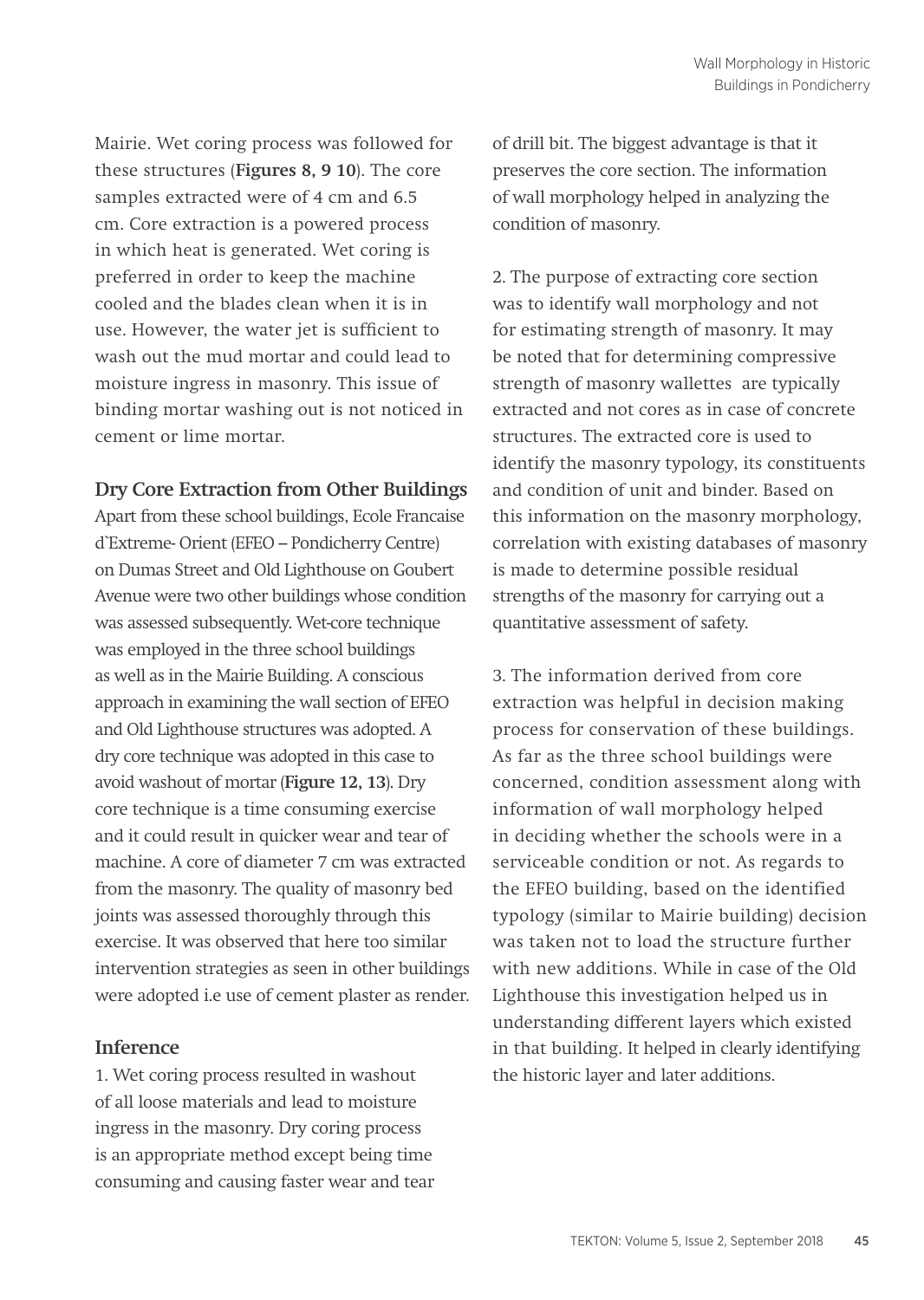# **Relevance of Knowledge on Wall Morphology**

1. The collapse of La Mairie de Pondicherry put forth questions regarding the structural conservation practices adopted by stakeholders and professionals in conservation projects of this magnitude. The assessment of the structural typology of La Mairie asserts that an inherent weakness existed in the massive masonry walls due to improper care. Such structural typology if it were to be kept in good health, regular repointing and plastering/ rendering with compatible materials is essential, particularly not creating impervious layers. The introduction of cement plaster on the brick masonry walls had severe impacts leading to decay and penultimate collapse. The removal of cement plaster triggered the entire collapse as it was performing the structural role in the load bearing capacity of the masonry walls. These walls did not show any external signs of distress during inspections prior to collapse. Only distress that was visible was issue of rising dampness. This entire exercise has many important lessons for professionals involved in built heritage preservation.

2. The health of such structures should be monitored periodically. A thorough condition assessment and documentation of material extant should lead to the choice of intervention strategy. The level of decay should be thoroughly analyzed and documented. The architectural documentation should have clarity in understanding of layers. This clarity should reflect in the architectural drawings with clear distinction between extant of materials being documented along with importance of cross sections.

3. A cautious approach must be adopted while intervening on historic masonry structures. Intervention on plaster surfaces should be with extreme care and after thorough examination.

**The collapse of La Mairie de Pondicherry and Devaraja Market in Mysuru during conservation work are a case in point demonstrating the need for more rigorous investigation protocols prior to commencement of a conservation project.**

Before preparing the Detailed Project Report (DPR), there is need for an investigative phase with adequate scientific collection of data. This phase has to be formalized prior to commencement of work.

4. Removing plaster without assessment must be avoided. Removal if needed should be undertaken with proper guidance and executed only in segments. Actions due to water ingress in masonry walls have been a serious concern. It has been the cause of maximum decay in majority of historic masonry structures. However, it should be emphasized that the structural health of such typologies can be assured with regular maintenance and refurbishment of bed-joint mortars by repointing, and plaster.

5. A plaster detail for effective escape of trapped moisture content in masonry should be incorporated in the intervention. In public buildings in India, a practice is adopted wherein a 10-15 mm patch of plaster is removed and exposed. This uniform patch above skirting would serve as an outlet for moisture to evaporate.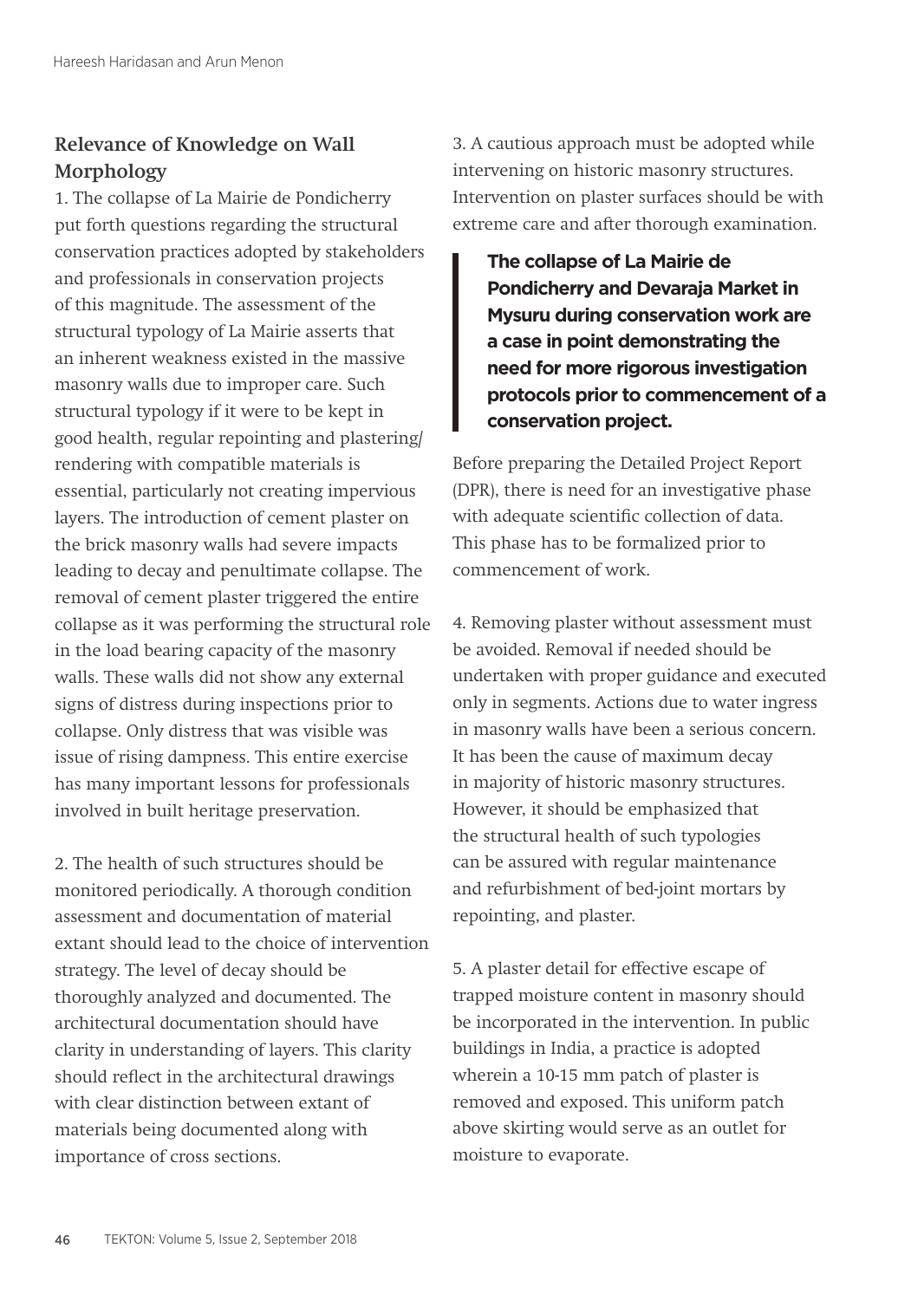6. Developing a maintenance protocol, periodic structural health monitoring of distressed zone, documenting the distress zone, developing sensitive intervention details should be form a part of the intervention strategy incorporated by the stakeholders.

### **Conclusion**

A cultural heritage preservation project should encompass a detailed investigative phase for documenting geometry, structural typology and distresses. The collapse of La Mairie de Pondicherry and Devaraja Market in Mysuru during conservation work are a case in point demonstrating the need for more rigorous investigation protocols prior to commencement of a conservation project. The investigation should not be limited to visual observation only. It should encompass a complete understanding in typology along with morphological composition and it should adapt a quantitative approach to assessment of safety levels. Without a through diagnostic assessment, especially on masonry structures the conservation strategy developed could be piecemeal and can lead to accelerated decay or deterioration of cultural heritage properties.

#### **Acknowledgements:**

The authors wish to place on record their gratitude to INTACH Pondicherry for the base drawings of all the buildings studied. Special thanks to Ecole Francaise D`Extreme Orient (EFEO) Pondicherry, Central Excise and Service Tax, Pondicherry Commissionerate, Public Works Department, Government of Puducherry and Directorate of School Education, Government of Puducherry for their support in the study.

#### **Notes:**

1 The official name of town and state is now Puduchery. In this paper the name Pondicherry refers to the Boulevard Town/ Municipality of Pondicherry (http:// www.pdymun.in/puducherry-municipality-details.php)

2 Bastide towns refer to the fortified medieval settlements in France.

3 In India, built heritage is broadly categorized into Central protected, State protected and un-protected monuments. Protected monuments come under the purview of Ancient Monuments and Archaeological Sites and Remains Act -1958 or similar act by respective State governments. Unprotected monuments are the ones not coming under the Central or State government`s protection;

4 Conservation initiative supported by European Commission, "Achieving Economic and Environmental goals through Heritage Preservation initiatives (2003).

5 Data retrived from - http://www.unescobkk.org/culture/ wh/asia-pacific-heritage-awards/previous-heritageawards-2000-2013/2008/award-winners/2008mr2/2 and http://www.unescobkk.org/culture/wh/ asia-pacific-heritage-awards/previous-heritageawards-2000-2013/2000/award-winners/2000mr1/

6 A similar collapse scenario was identified in adobe structures (mud constructions) in the New Mexico region of USA and traditional adobe constructions in Chile.

7 Figure 8, 9,10,12,13 are based on documentation drawings prepared by INTACH, Pondicherry Chapter.

8 Wallettes refer to small thin masonry wall which are used for

#### **References:**

Arunraj T. (2009). Arikamedu and its Satellite Settlements : A Settlement Pattern Study. Unpublished PhD Thesis, Karnatak University. Dharwad, Karnataka, India.